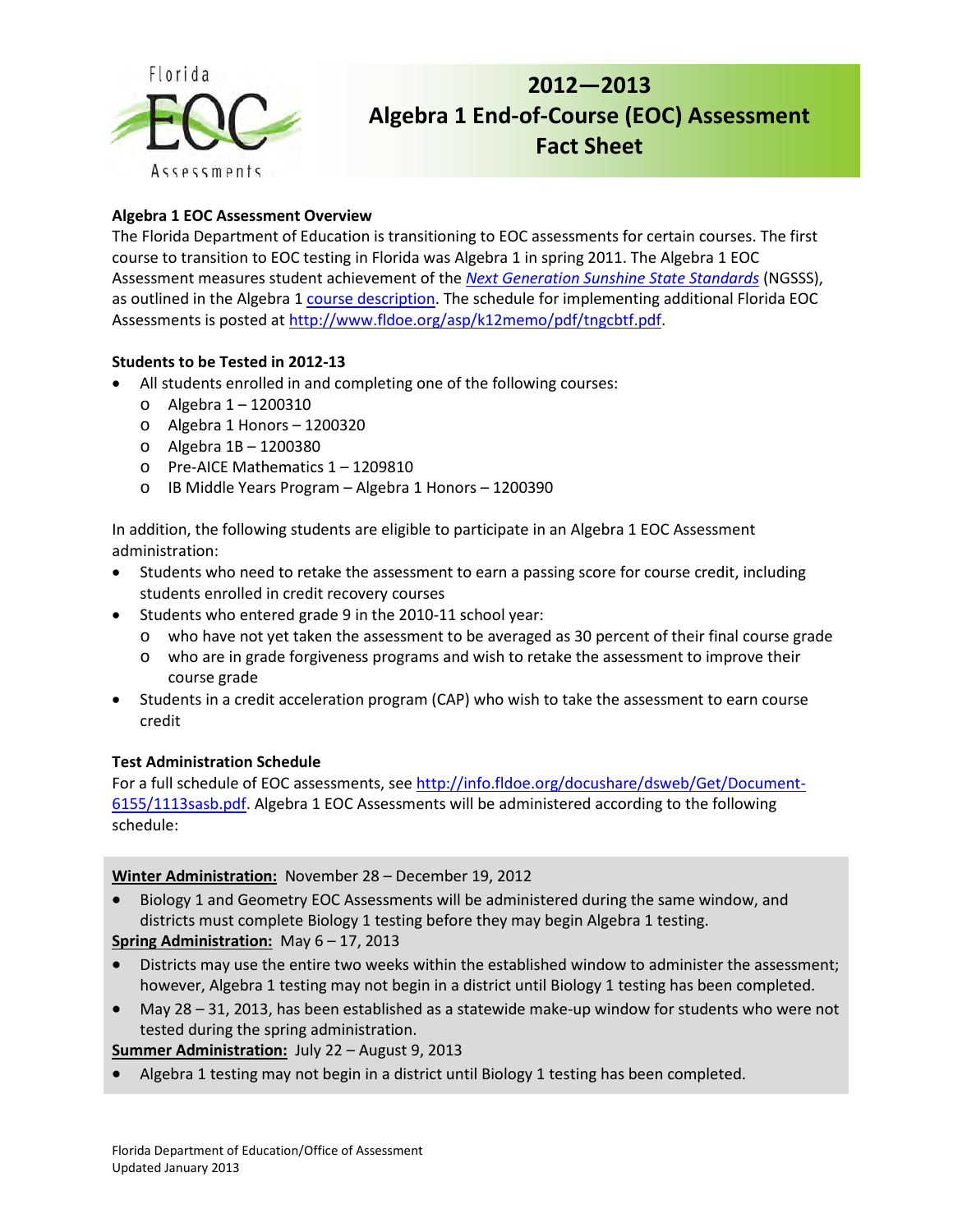#### **Test Administration Information**

- The Algebra 1 EOC Assessment is delivered via a computer-based test (CBT) platform.
- Paper-based versions (regular print and braille) are provided for students with disabilities who require allowable accommodations, as specified in their individual educational plans (IEPs) or Section 504 plans.

2

- Paper-based large print versions are available as a unique accommodation for CBT assessments beginning in spring 2013.
- The assessment is given in one 160-minute session with a 10-minute break after the first 80 minutes. Students are not allowed to talk during the break. As with FCAT 2.0 paper-based administrations, individual breaks may be allowed as needed. Students may not be dismissed during the first 80 minutes; however, after the 10-minute break, they may be dismissed as they complete the test.
- Although the assessment is scheduled for a 160-minute session, any student not finished by the end of the 160 minutes may continue working. Testing must be completed within the same school day.
- There are multiple forms of the assessment. There is a maximum of 65 items on each test form. Each form of the assessment includes 35-40 multiple-choice and 20-25 fill-in response items. Approximately six to 10 of these items are experimental (field test) items and are NOT used to calculate student scores. For more information, see the test design summary at: [http://fcat.fldoe.org/pdf/designsummary.pdf.](http://fcat.fldoe.org/pdf/designsummary.pdf)
- A four-function calculator is provided in the TestNav platform. Students may request the use of an approved, hand-held four-function calculator after they participate in a practice test and determine that they are not comfortable using the online calculator for testing.
- A reference sheet containing commonly used formulas and conversions is provided in the TestNav platform. Schools may make copies of the reference sheet provided in the *2012-13 End-of-Course Assessments Test Administration Manual* and distribute the copies to students if they prefer to use a hard copy.
- Students are provided with four-page, hard-copy work folders to use as scratch paper. Used folders are secure materials that must be collected after testing and stored or securely destroyed according to district assessment coordinators' instructions.

#### **Scoring and Reporting**

- **Equating—**Student results from the different test forms must be reviewed and compared to ensure that the difficulty is the same for each test form. This process, called "equating," takes place after testing so that enough student scores are in the system to ensure that a representative sample of student results is available for use in the comparison.
- **Scale Scores—**Students will receive a scale score on the Algebra 1 EOC Assessment score scale of  $325 - 475$ .
- **Achievement Levels—**The success a student has achieved with the NGSSS assessed by the Algebra 1 EOC Assessment is indicated by Achievement Levels that range from 1 (lowest) to 5 (highest). Level 3 indicates satisfactory performance. Students who entered grade 9 in the 2011-12 school year or later will be required to earn a score in Achievement Level 3 or higher in order to earn high school credit. This requirement also applies to middle school students seeking high school course credit for Algebra 1 or an equivalent. Scoring at or above Achievement Level 4 indicates the student is high achieving and has the potential to meet college-readiness standards by the time the student graduates from high school. The table on page 3 provides the scale score range for each Achievement Level.